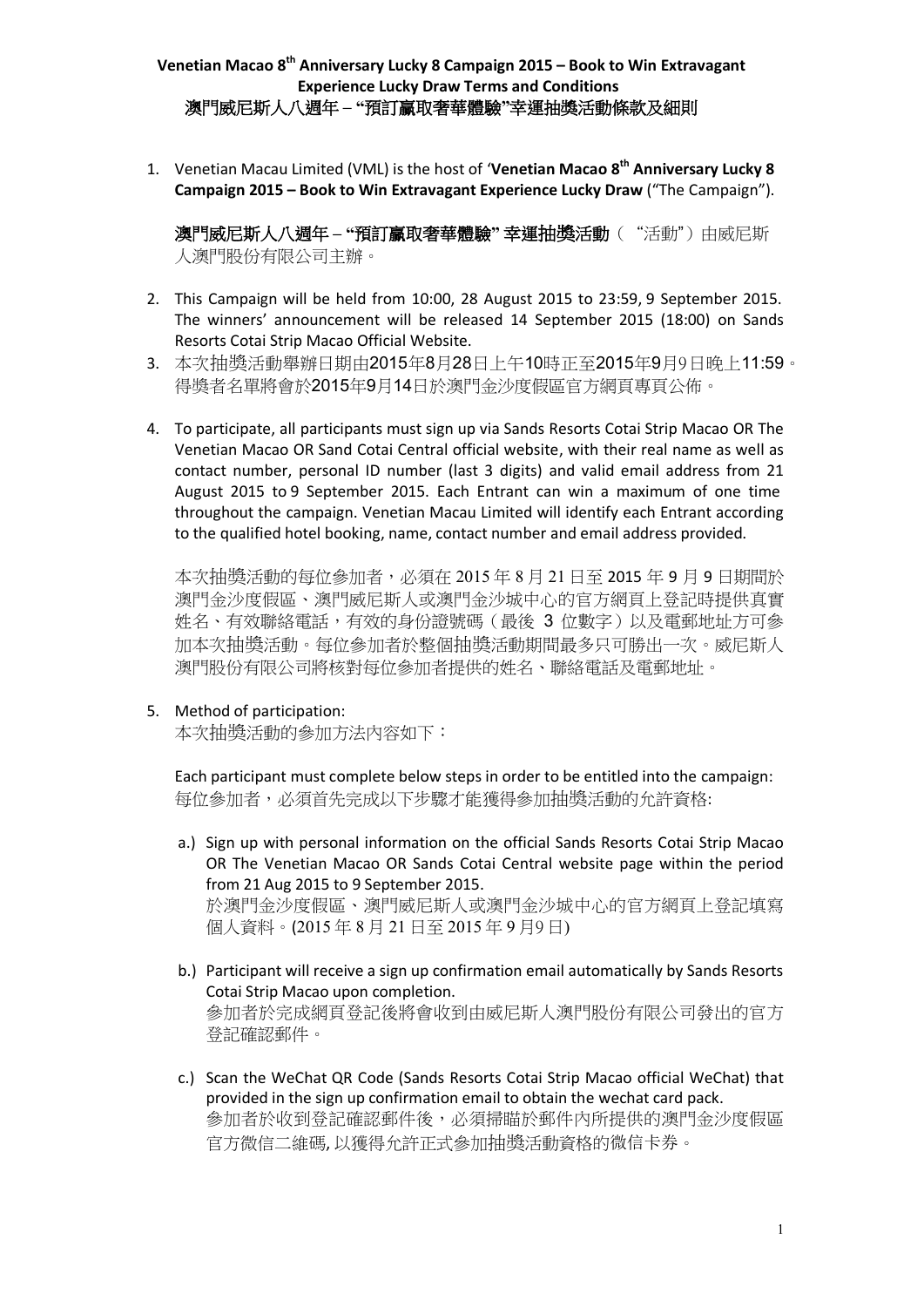- d.) Participants must follow SRCSM official account on WeChat. Participants agreed SRCSM WeChat to collect and process their related data/ information while participating the Campaign and using the Services. 本次微信活動的每位參加者,必須關注澳門金沙度假區微信公眾號,并授權 澳門金沙度假區微信公眾號獲取相關的個人信息。
- e.) All participants MUST HAVE the wechat voucher in card pack, each participant will then need to use the wechat voucher reserve a room booking of Macao 8-Day Sale (Rate starting from HKD1,088++), in order to be the official qualified entrant of this campaign.

所有參加者必須擁有微信卡券,然後再憑藉卡券於澳門金沙度假區的官方網 頁上預定 "澳門威尼斯人 - 八天星級熱賣" 中港幣 1,088++的澳門威尼斯人酒店 房間,方可介定為本次抽獎活動的合資格參加者。

6. Each official qualified entrant (with verification code and qualified room booking) will be entitled to the below campaign:

每位合資格的參加者,必須擁有微信卡券以及經已預定的澳門威尼斯人酒店房間 (港幣 1,088++),來核實參加以下抽獎活動的權利:

 "Book to Win An Extravagant Experience" – 1 winner will be systematically selected. "預訂嬴取一次奢華的體驗" – 得獎者將會以隨機的方式抽出。

7. Prize Details:

獎品內容如下:

- Return Airplane Tickets of Business Class for 2 PAX (Locality –Macao)
- TWO nights Complimentary stay at Rialto Suite
- Limousines Airport Pickup
- Free in-room Breakfast for 2 PAX
- Free Wi-Fi
- Late Checkout at 4:00PM
- 雙人往返的商務客位機票 (所在地--澳門往返機票)
- 兩晚 170 平方米的豪華維雅套房免費住宿
- 豪華專車接送服務 (澳門國際機場 ⇔ 澳門威尼斯人酒店大堂)
- 免費客房內享用早餐(雙人)服務
- 房間內免費 Wi-Fi
- 延遲退房至下午 4 點服務
- 8. Winners who do not respond within THREE working days after winners-announcement will be auto disqualified and have their prizes forfeited. 得獎者必須於得獎者名單公佈後三個工作天內回覆,否則將被自動取消得獎資格 及所得獎品。
- 9. By participating in this promotion, you authorize Venetian Macau Limited ("VML") to collect all personal data you provide us during your participation in this lucky draw campaign (including your name, email address, personal ID number (last 3 digits) and any data related with your participation in this event) (hereinafter the "Data"), for the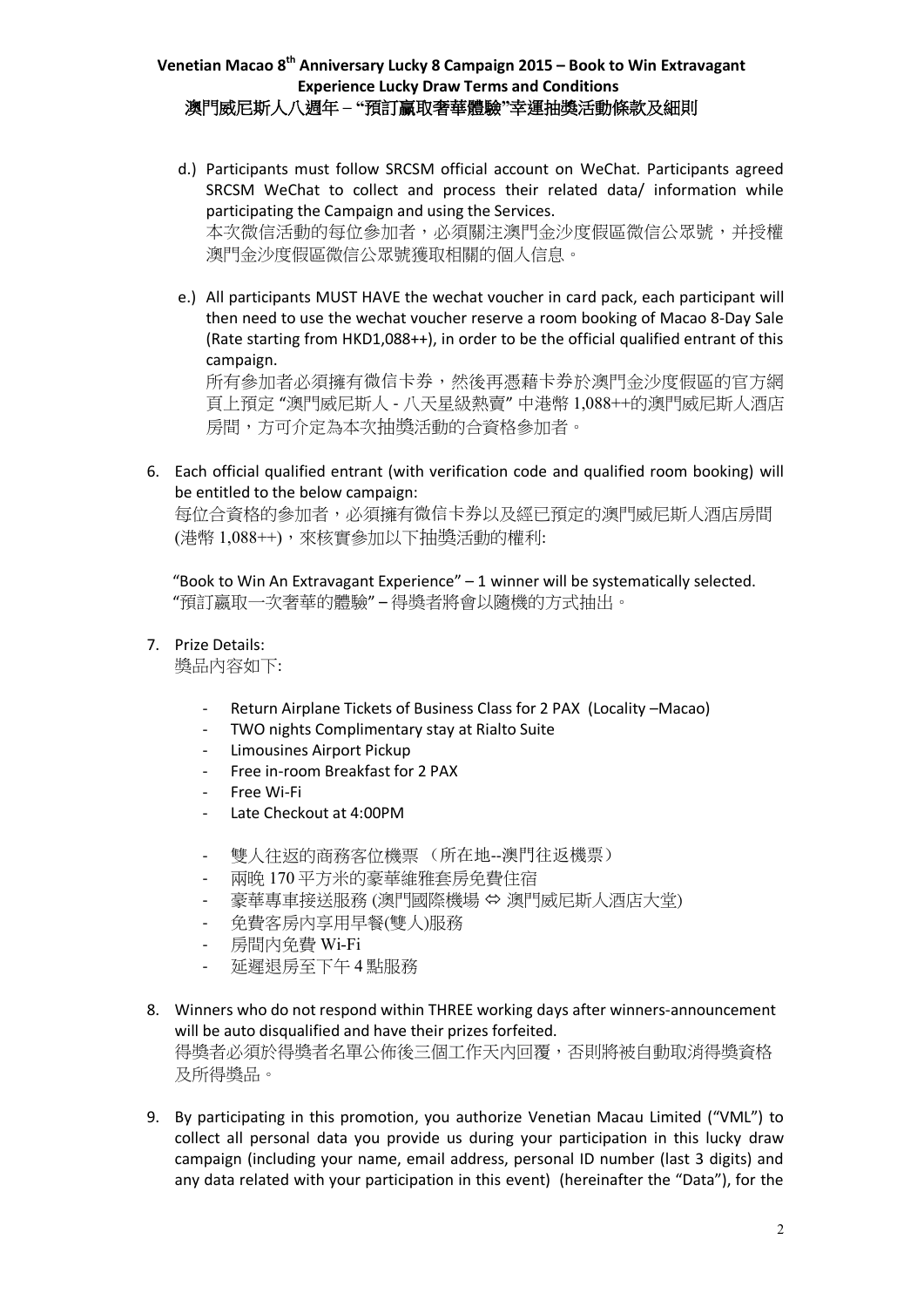purposes of the promotion and for direct marketing purposes (in respect of our news, promotions and other services), to improve database segmentation and customization of marketing offers, for market research around consumer preferences and to conduct statistical and satisfaction surveys. In addition, you also expressly authorize the VML to share and disclose, in confidentiality, your Data with Las Vegas Sands Corporation ("LVSC") in the United States of America, Sands China Limited ("SCL") in Hong Kong and Marina Bay Sands ("MBS") in Singapore, any of its Affiliates (collectively "Sands") and with any third party service providers of any Sands' properties that has entered into a written agreement with Sands that is substantially similar to our privacy policy, for the above said purposes and so that you may be provided with more consistent and personalized experiences across Sands' properties. You acknowledge that the transfers authorized may constitute an international transfer of personal data and that the different jurisdictions where VML, LVSC, SCL and MBS, affiliates and third party service providers are incorporated may have different data privacy laws and protections. You have the right to view your personal data, request additional information about its storage and processing require any necessary amendments, withdraw the consent herein or simply opt-out from receiving direct marketing materials from us, by either writing to us at Estrada da Baía de Nossa Senhora da Esperança, The Venetian Macao Resort Hotel, Executive Offices – L2, Taipa, Macau or by emailing us at privacy@sands.com.mo. Your personal data will be kept during your participation in this promotion and for marketing purposes for the period of time that the subconcession agreement that VML is a party to for the operation of games of fortune and chance in Macau is in force.

本次抽獎活動中所需提供的個人信息(包括姓名、地址、郵箱、電話號碼 以及其他相關信息等)視為本次抽獎活動及直訂閱(新聞、推廣及其他) 所需,以改進數據庫市場細分、制定個性化市場推廣、開展顧客消費行為 研究、進行統計性及滿意度的調查。 您的個人信息也有可能被轉入我們的 附屬公司 或者第三方服務供應商(包括第三方市場推廣公司)。你有權查 看您的個人信息、索取有關資料存儲及處理的附加信息、要求任何必要的 附件,並由此撤回您的許可。您可以通過郵寄信函到澳門氹仔望德聖母灣 大馬路澳門威尼斯人度假村酒店二層行政辦公室或者通過發送郵件至 privacy@sands.com.mo 來退訂我們的訂閱。活動期間,您的個人信息會被 保存,作為市場推廣所需,您授權並承認威尼斯人澳門股份有限公司是本 次抽獎活動的操作方的特許協議是有效的。

參與本次抽獎活動的同時您隨即授權威尼斯人澳門股份有限公司自動或手 動收集、使用、儲存和處理您提交的任何個人信息或任何與您參與此次抽 獎有關的信息(以下簡稱「信息」),目的為上文所提到。 你同時也授權 威尼斯人澳門股份有限公司使用及處理您於本次抽獎活動中提交的所有圖 片及影音資料,目的用於集團廣告以及新聞稿、書刊、雜誌、臉書以及所 屬或管理之相關其他粉絲專頁。另外,您也隨即授權威尼斯人澳門股份有 限公司在保密條件下與美國拉斯維加斯金沙集團(「LVSC」)、香港金沙中 國有限公司(「SCL」)以及新加坡濱海灣金沙(「MBS」)以及其他任何子公 司(共同署名「金沙」)、任何與金沙簽署了書面保密協定的第三方服務供應 商共享您的個人信息,目的同為上文所及。此目的是為了保證您的信息始 終如一。您認可所授權之資料會產生國際間個人信息的傳輸,威尼斯人路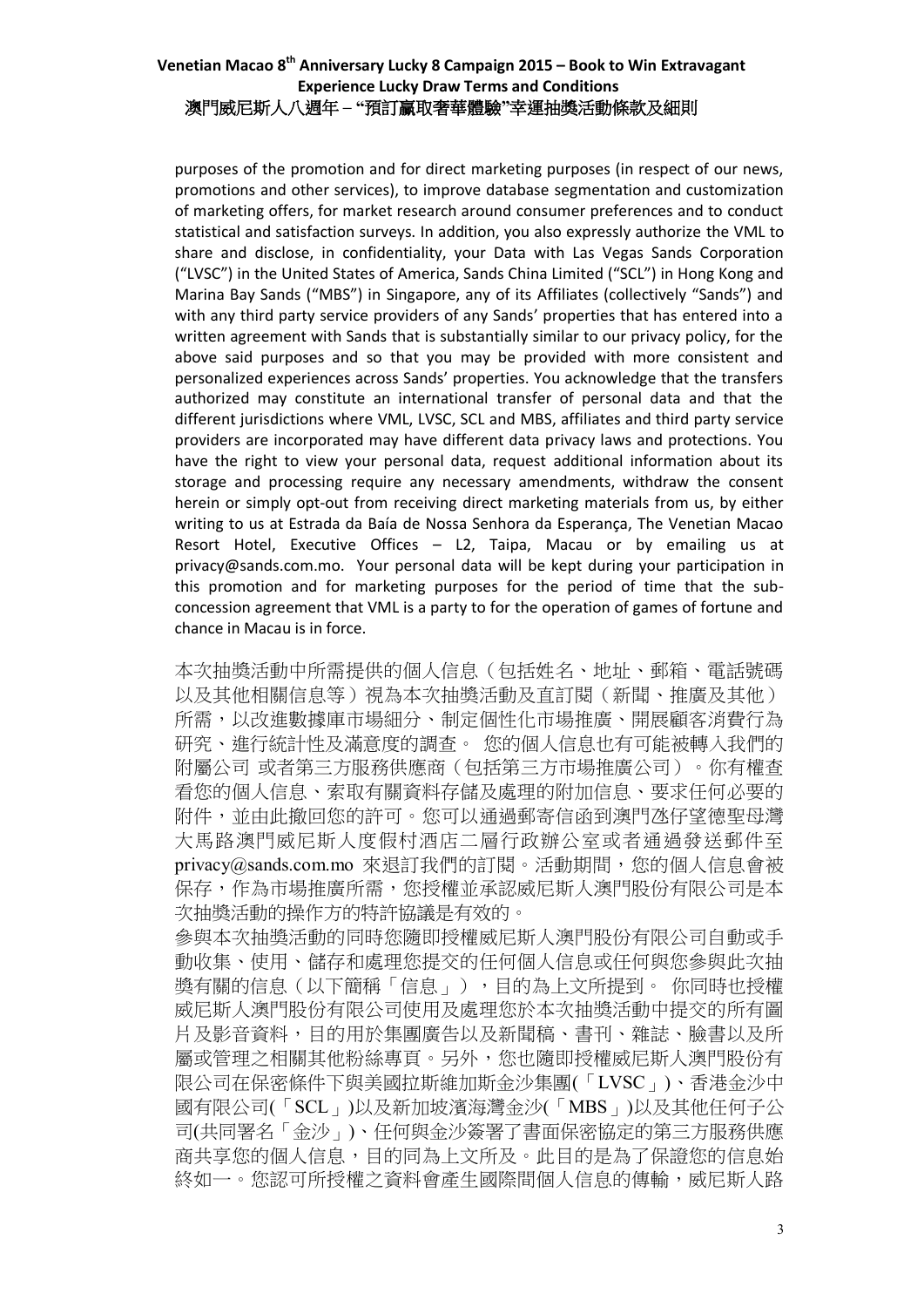氹股份有限公司、拉斯維加斯金沙集團、金沙中國、濱海灣金沙以及第三 方服務提供商所適用的不同的法律法規會有不同的個人信息保密法規和保 護措施。

若本條款英文與中文版本之規則及內容存有差異,則一切以英文版本之規 則及條款為標準。

10. Any Entrant found cheating will be banned from The Lucky Draw Campaign and made ineligible for prizes. Venetian Macau Limited has sole discretion to override the results and disqualify any Entrant suspected of fraud, manipulation or other related issues. Venetian Macau Limited reserves the right to disqualify Participants for providing false information (including but not limited to, fake account(s), personas or photos) or for deliberately withholding information).

參加者一經發現作弊,將被取消參賽及獲獎資格。威尼斯人澳門股份有限公司 擁有絕對權力推翻比賽結果及取消任何懷疑作弊、操控賽果或其他不當行為的參 加者資格。威尼斯人澳門股份有限公司保留一切取消提供虛假資料(包括虛假 帳號、個人資料 )或故意拒絕提供資料的人士之參賽資格的權利。

11. The Lucky Draw Campaign is open to all individuals that are 21 years old or above. Automated submissions via computer modems or any other programs will be deemed invalid. Venetian Macau Limited reserves the right in its sole discretion to disqualify any individual who tampers with the submission process, which as a result corrupt or affect the administration security.

所有參與本次活動之人士必須年滿 21 歲或以上。若透過電腦數據終端機或其他程 式製造的自動參與均被視為無效。威尼斯人澳門股份有限公司保留一切取消干 擾投票過程而影響系統保安的人士之參賽資格的權利。

12. All employees of Venetian Macau Limited, Venetian Orient Limited and Venetian Cotai Limited its affiliates as well as the employees of participating vendors cannot participate in this Event. If such case is found, the winner(s) shall be disqualified and prize shall not be issued.

威尼斯人澳門股份有限公司, 東方威尼斯人澳門有限公司, 以及威尼斯人路氹股 份有限公司的員工及親屬、代理商均不得參加本次抽獎活動以示公允。一經發現, 將被取消參賽及獲獎資格。

13. Each Entrant agrees to release, discharge, and hold harmless Venetian Macau Limited and its affiliates from any and all claims including, without limitation, claims for slander, libel, defamation, violation of rights of privacy, publicity, personality, and/or civil rights, depiction in a false light, intentional or negligent infliction of emotional distress, copyright infringement, and/or any other tort and/or damages arising from or in any way relating to the submission of an Entrant application, participation in The Lucky Draw, the use of the Personal Information or Recordings, and/or the use of the Entrant's names, voice, and/or likeness in connection with The Lucky Draw, or The promotion thereof in all media now known or hereafter devised.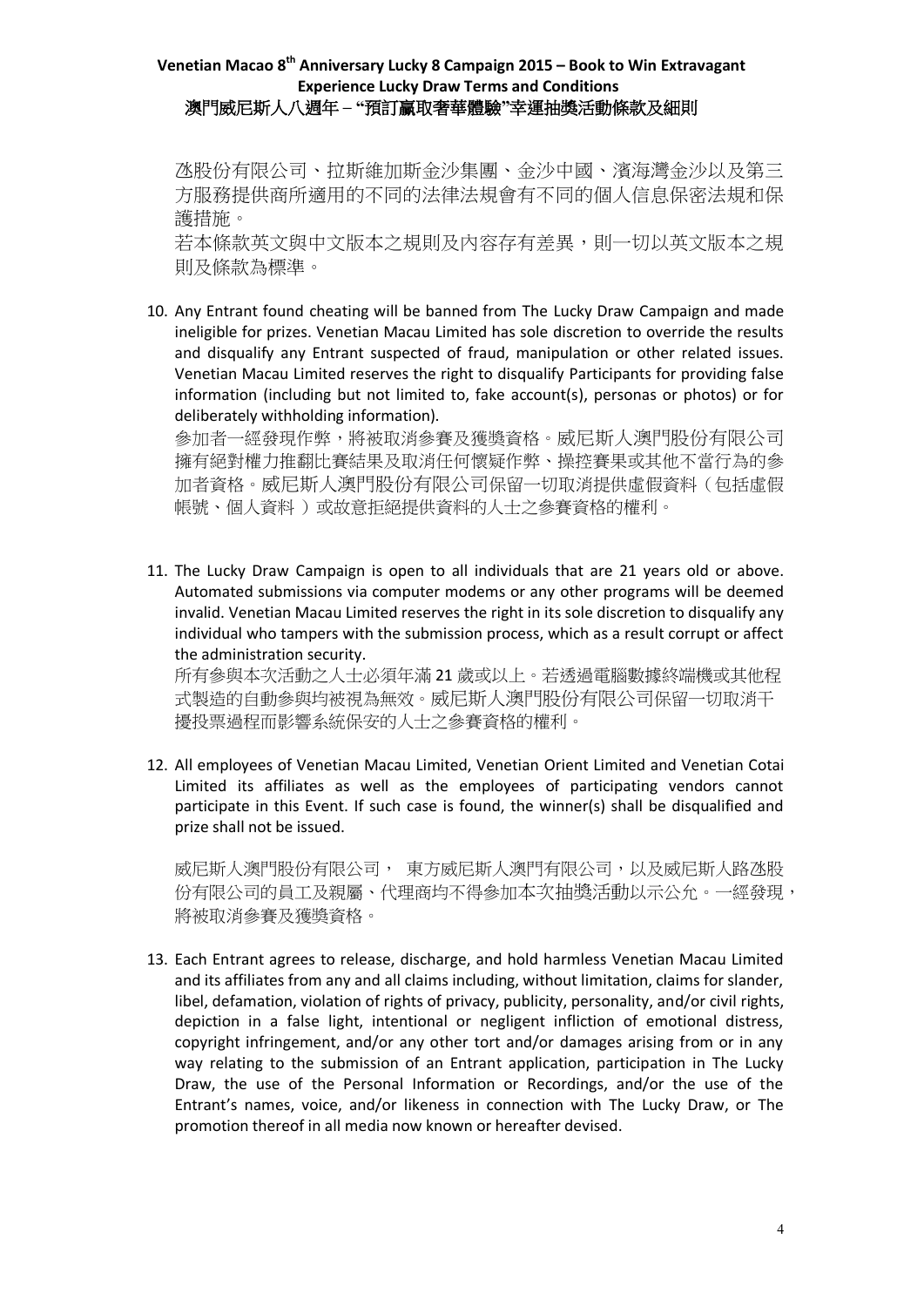每位參加者皆同意永久免除威尼斯人澳門股份有限公司及其一切與本次比賽相 關的公司之一切責任,包括並不限於任何關於遞交申請表、參與投票/遴選程序、 參加比賽、使用個人資料或錄像、及/或使用參加者姓名、聲音、及/或與是次比賽 或任何媒體的宣傳推廣有連繫的現有或尚未發現的媒體中引致的口頭誹謗、書面 誹謗、詆毀、侵犯私隱、公眾利益、個人及 / 或公民權利、錯誤引述、故意導致 精神痛苦、侵犯版權,及/或任何引致的侵權行為及/或損害。

14. Should any submission enclose inappropriate content, including but not limited to libel, slander, harassment, obscenity, pornography, invasion of privacy, infringement or misappropriation of another party's copyrights, trademarks or patents, Venetian Macau Limited reserves the right to remove the submissions without prior notice. The determination of inappropriate content is in the sole and absolute discretion of Venetian Macau Limited.

如提交之照片或標題含有不恰當內容,包括但不限於口頭誹謗、書面誹謗、騷擾、 意淫、色情、侵犯私隱、侵犯或挪用他人版權、註冊商標或專利,威尼斯人路氹 股份有限公司保留刪除有關照片及標題的權利,並毋須事先通知。威尼斯人澳門 股份有限公司擁有對不恰當內容的最終及絕對決定權。

15. In the event that an Entrant is determined to be ineligible or withdraws from The Lucky Draw Campaign Venetian Macau Limited reserves the right to substitute another selected Entrant to replace such person. The selection of the Participants shall be within the sole and absolute discretion of Venetian Macau Limited, whose decisions shall be final.

 如任何參加者不能出席或退出是次活動,威尼斯人路氹股份有限公司保留選擇另 一參加者作替補的權利。威尼斯人澳門股份有限公司擁有選擇參加者的最終及 絕對決定權。

- 16. Participants may not dissent to the prizes given out by Venetian Macau Limited. The prizes may not be transferred, resold, exchanged for cash or other goods. 參加者不得對威尼斯人澳門股份有限公司頒發的獎品有異議,獎品不可轉贈、 轉賣、兌換現金或其他貨品。
- 17. Venetian Macau Limited reserves the right to revise, cancel, suspend or modify this promotion at its sole discretion without notice. At any time, Venetian Macau Limited reserves the right to disqualify an Entrant, to modify these rules and requirements, or any aspect of The Lucky Draw Campaign as it deems necessary, or to cancel the production and development of The Lucky Draw Campaign. Venetian Macau Limited is under no obligation to exploit The Lucky Draw Campaign in any media.

威尼斯人澳門股份有限公司保留一切更改、取消、延遲或修改是次活動的權利 而毌須事先通知。無論任何時候,威尼斯人澳門股份有限公司保留取消參加者 資格、修改比賽規條及要求,或比賽相關的任何內容,或取消比賽製作及發展的 權利。威尼斯人澳門股份有限公司並無責任向任何媒體推廣是次比賽。

18. Participants reserve the right to email Sands Resorts Cotai Strip Macao at activities@venetian.com.mo to change, remove or review the information provided.